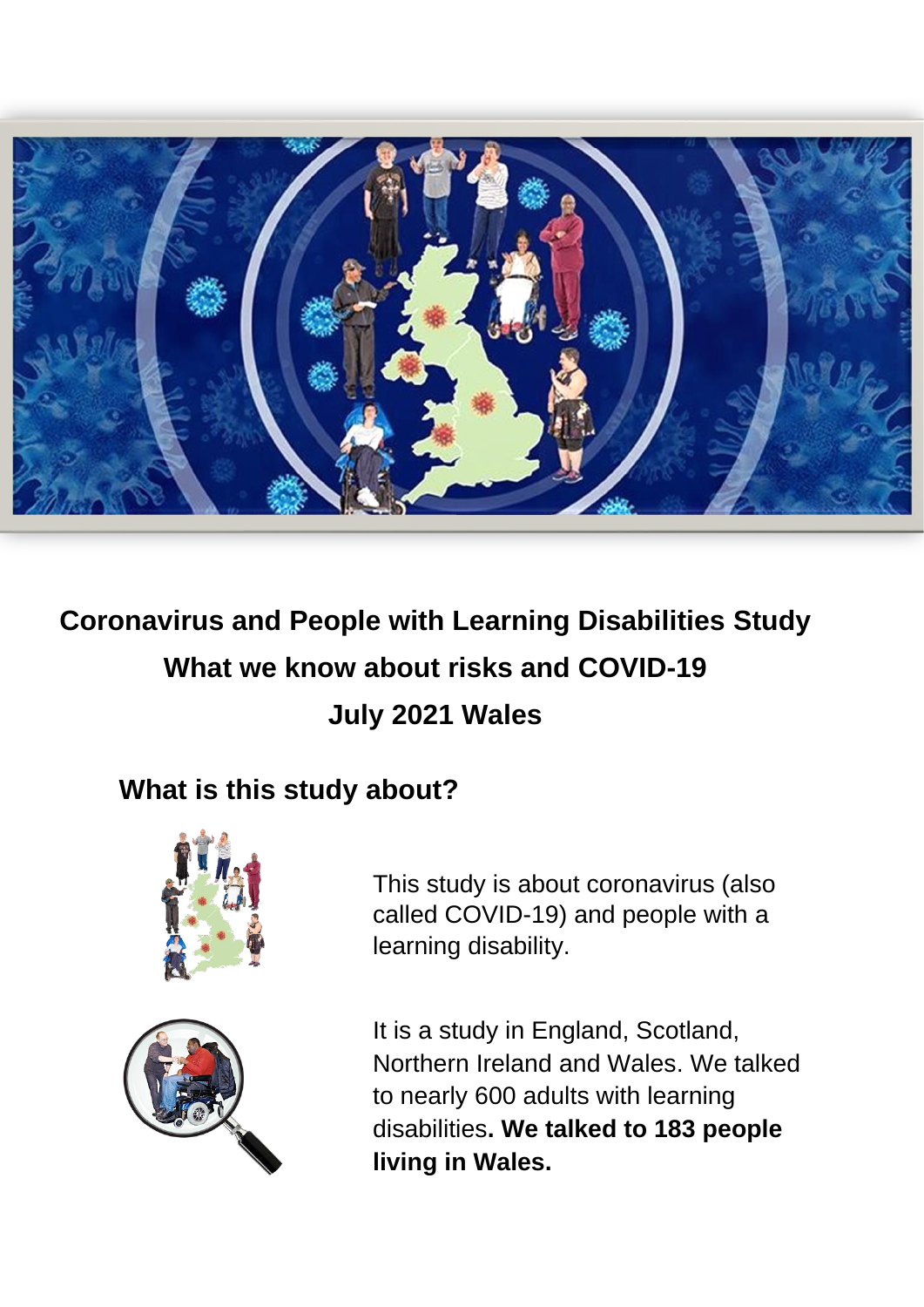

Nearly 300 family carers or paid supporters of people with severe or profound multiple learning disabilities also gave us information. **This includes 51 people in Wales**

## **COVID-19 and people with learning disabilities**



COVID-19 can be worse for people with some health conditions. When we spoke to people with a learning disability in January to March, over half (55%) told us: that they had health conditions that would be a worry if they had covid 19.

Nearly 2 out of 3 people with severe and profound learning disabilities (64%) had health conditions that would be a worry if they had covid 19.





About 1 in 10 people with learning disabilities had had COVID-19.

Long Covid is an illness after COVID 19. It lasts a long time.

Some people with a learning disability may have long covid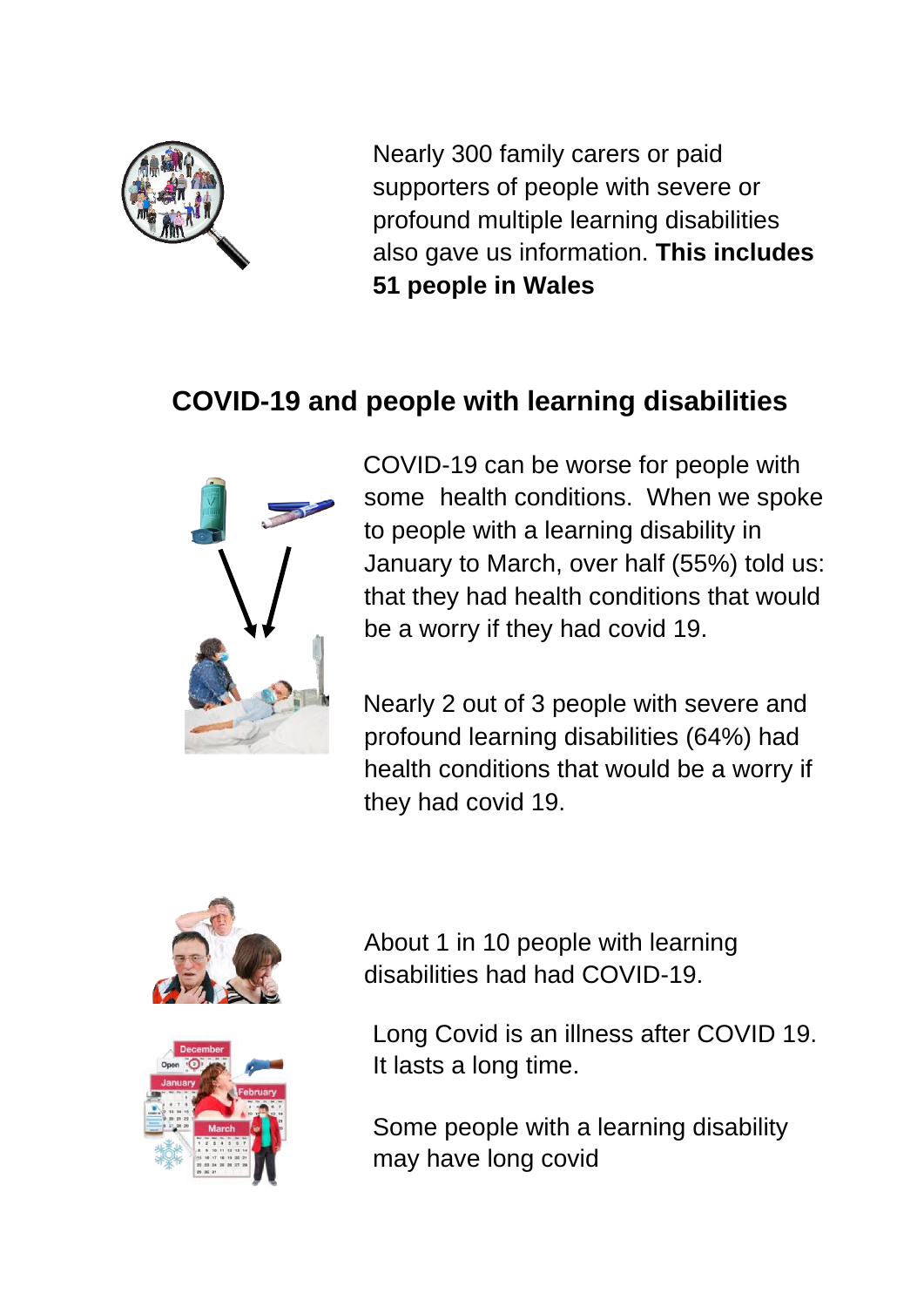### **Staying safe at home:**



9 out of 10 people with learning disabilities had had at least one dose of the vaccine



3 out of ten people had had 2 doses of the vaccine



1 in 7 of the people with a learning disability had been tested for COVID-19 in the last month.

Paid support staff or family members were using masks, gloves and aprons for nearly 7 out of 10 people with a learning disability.



Paid support staff or family members were using masks, gloves and aprons for 4 out of 10 people with severe and profound learning disabilities.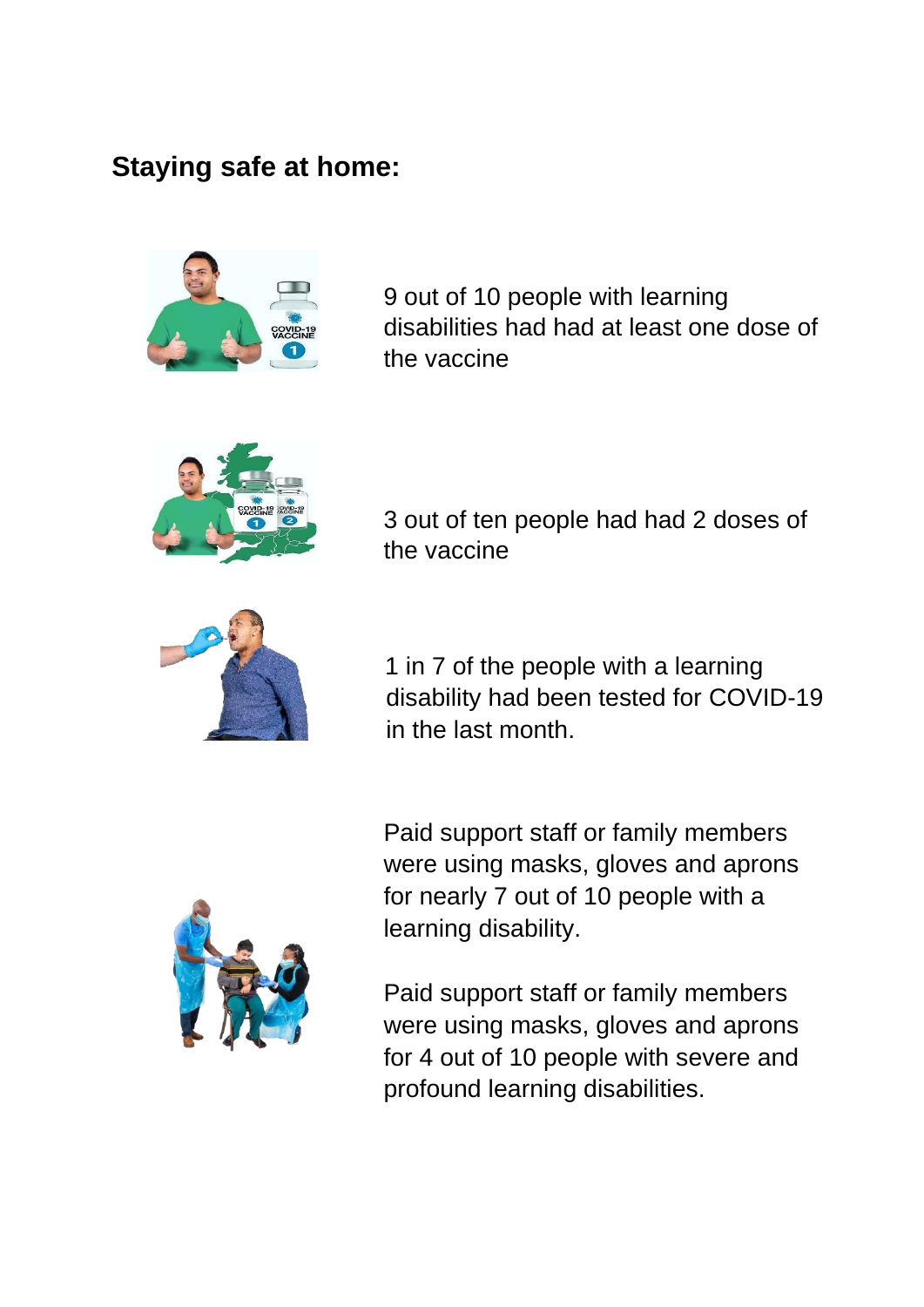

7 out of 10 people with a learning disability we spoke to who were living in services had some limits on people visiting them.

Just over 7 out of 10 people with severe and profound learning disabilities had restrictions on people visiting them.



1 in 10 of people with learning disabilities had self-isolated in the last month/



5% of people with learning disability we spoke to were shielding.

Almost 25% of people with severe and profound learning disabilities were shielding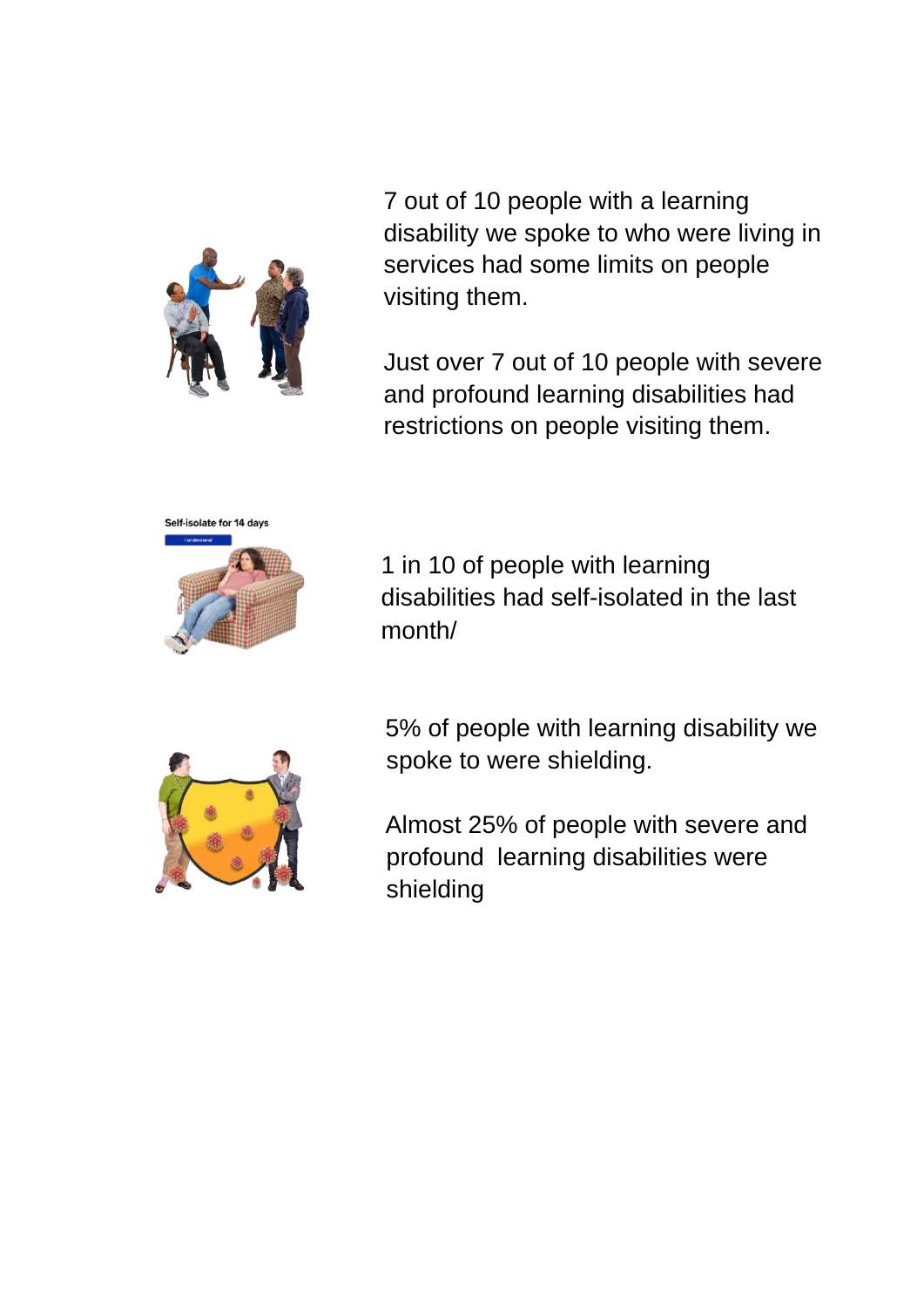### **Staying safe out of the home**





Nearly 2 in 10 people with learning disability worried a lot about getting COVID-19.

Close to 4 in 10 people with a learning disability were worried a lot about family and friends getting COVID-19.

Nearly 2 in 10 people with a learning disability were worried a lot that they would give someone COVID-19

About 1in 10 people with learning disabilities were very worried about going out.



2 out of 10 people with a learning disability did NOT have to wear a mask Around 5 out of 10 people with severe and profound learning disabilities did NOT have to wear a mask



9 out of 10 people with a learning disability wore a face mask in shops and on buses and trains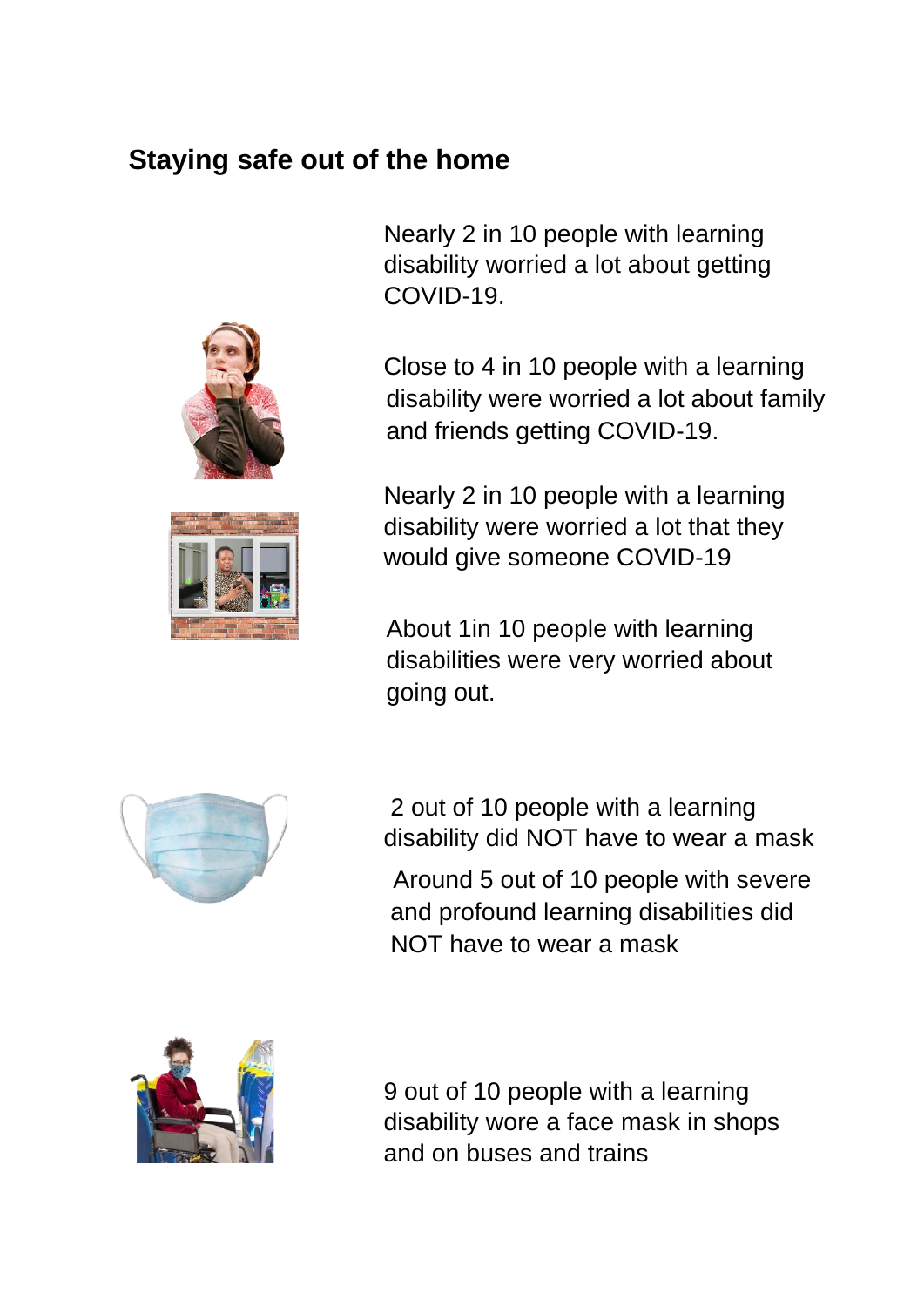### **Going out of the house**





7 out of 10 people with learning disability said in the week before the interview they left the house to exercise outdoors

Nearly 8 out of 10 people with learning disabilities we spoke to left the house to go shopping for food and medicine



6 out of 10 people with learning disability left the house to go to a park



Nearly 5 out of 10 people with learning disability left the house to get a takeaway.



3 out of 10 people with learning disability left the house to get a bus or train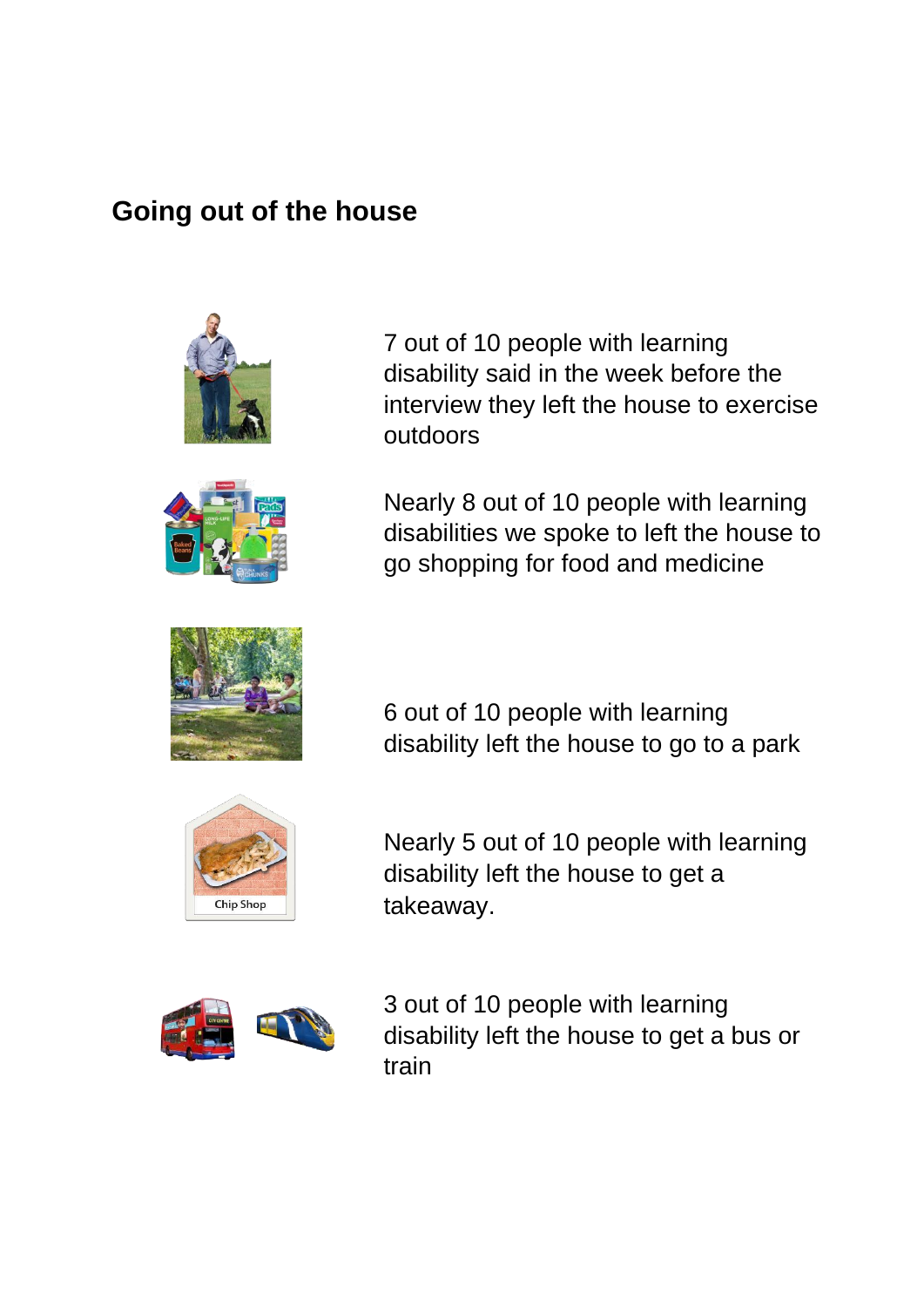#### **Going out of the house**

**In the week before the interview people with severe and profound learning disabilities:** 



Around 6 out of 10 people left the house to go in a car.



Around 6 out of 10 left the house to go to a park.



Around 3 out of 10 people left the house to exercise outdoors.



Around 2 out of 10 people left the house to go shopping for food and medicine.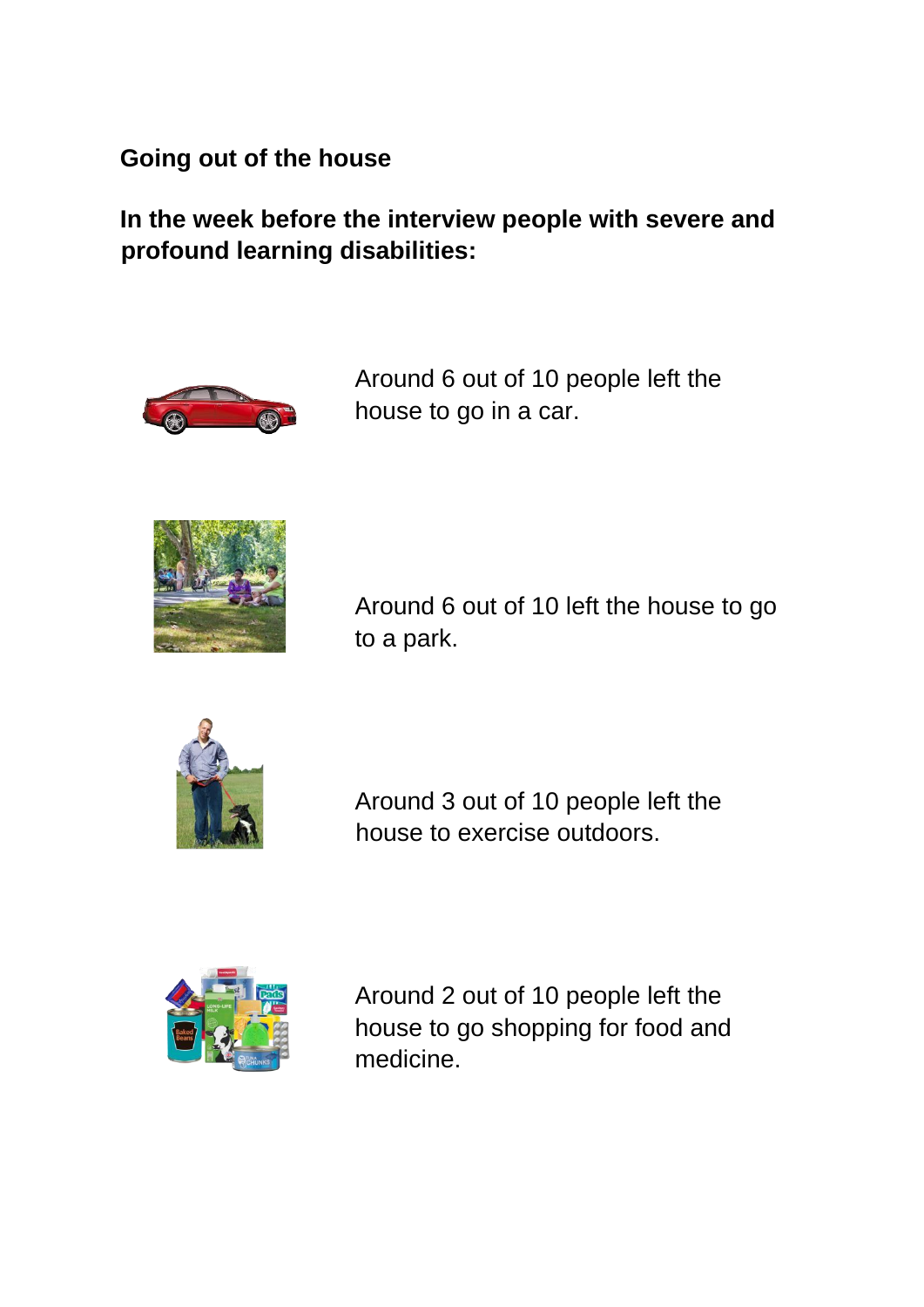### **What happens next?**



We are still finding out more about people with learning disabilities and COVID-19.

| September 2021 |        |         |           |          |        |                                |
|----------------|--------|---------|-----------|----------|--------|--------------------------------|
| Sunday         | Monday | Tuesday | Wednesday | Thursday | Friday | Saturday                       |
|                |        |         | 1         | 2        | 3      | 4                              |
| 5              | 6      | 7       | 8         | 9        | 10     | 11                             |
| 12             | 13     | 14      | 15        | 16       | 17     | 18                             |
| 19             | 20     | 21      | 22        | 23       | 24     | 25                             |
| 26             | 27     | 28      | 29        | 30       |        | <b>Allo relatively home on</b> |

We will tell people what we find out in September

Research Team Contact in Wales - Edward Oloidi: Email: edward.oloidi@southwales.ac.uk Telephone: 01443 483 042